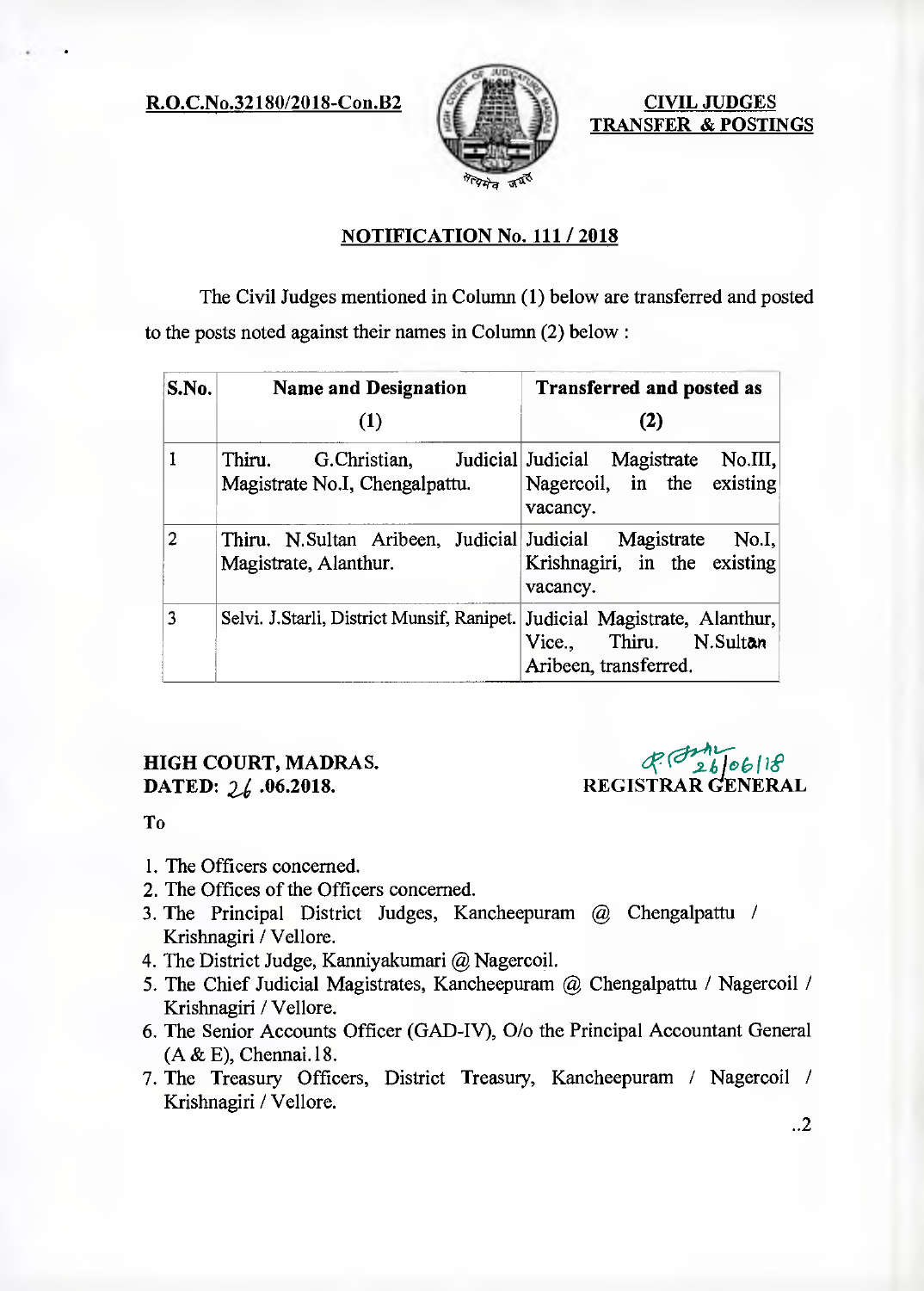#### Copy to:

- 1. The Chief Secretary to Government, Secretariat, Chennai-9.
- 2. The Secretary to Government, Home / Public / Labour and Employment / Revenue / Law/ Commercial Taxes Department, Secretariat,Chennai-9.
- 3. The Secretary to His Excellency The Governor, Raj Bhavan, Chennai-22.
- 4. The Secretary to the Hon'ble Chief Minister, Secretariat, Chennai-9.
- 5. The Registrar (IT-cum-Statistics), High Court, Madras.
- 6. The Registrar (Judicial), High Court, Madras.
- 7. The Director, Tamil Nadu Mediation and Conciliation Centre, High Court, Madras.
- 8. The Registrar (Vigilance), High Court, Madras. (12 copies)
- 9. The Registrar (Management), High Court, Madras.
- 10.The Registrar (Special Cell), High Court, Madras.
- 11.The Registrar-cum-Private Secretary to the Hon'ble The Chief Justice, High Court, Madras.
- 12.The Registrar (District Judiciary), High Court, Madras.
- 13.The Additional Registrar-I (Vigilance), High Court, Madras.
- 14.The Registrar (Administration), High Court, Madras.
- 15.The Registrar-cum-Special Officer (Liaisoning), High Court, Madras.
- 16.The Registrar (Recruitment), High Court, Madras.
- 17.The Official Assignee, High Court, Madras.
- 18.The Additional Registrar General, Madurai Bench of Madras High Court, Madurai.
- 19.The Additional Registrar -II (Vigilance), Madurai Bench of Madras High Court, Madurai.
- 20.The Registrar (Judicial), Madurai Bench of Madras High Court, Madurai.
- 21.The Registrar (Admn.), Madurai Bench of Madras High Court, Madurai.
- 22.The Additional Registrar (IT & Statistics), Madurai Bench of Madras High Court, Madurai.
- 23.The Director, Tamil Nadu State Judicial Academy, No.30 (95), P.S.K.R.Salai (Greenways Road), R.A.Puram, Chennai-28.
- 24.The Deputy Director, Tamil Nadu State Judicial Academy, Regional Centres, Coimbatore.
- 25 .The Deputy Director, Tamil Nadu State Judicial Academy, Regional Centres, Madurai.
- 26.The Member Secretary, Tamil Nadu State Legal Services Authority, Chennai.
- 27.The Secretary, High Court Legal Services Committee, Chennai.
- 28.The Secretary, Tamil Nadu Judicial Officers Association, Chennai.
- 29.The Chief Accounts Officer, High Court, Madras.
- 30.The Assistant Registrar, Admn.I / Admn.II / Per.Admn. / A.S. / Rules / Computer / Pondicherry, High Court, Madras.
- 31.The Court Managers I / II, High Court, Madras.
- 32.The Section Officer, 'C' / Computer / 'Cl' / 'D' / 'F' / 'G' / Budget / 'B5' / 'B7' / Library / Stationery / Legal Cell / Computer (Server Room), High Court, Madras.
- 33.The Section Officer, "B" Section, Madurai Bench of Madras High Court, Madurai.
- 34.The Technical Director, NIC, High Court, Madras.
- 35.The Record Keeper, A.D. Records, High Court, Madras.

+ Spare 5.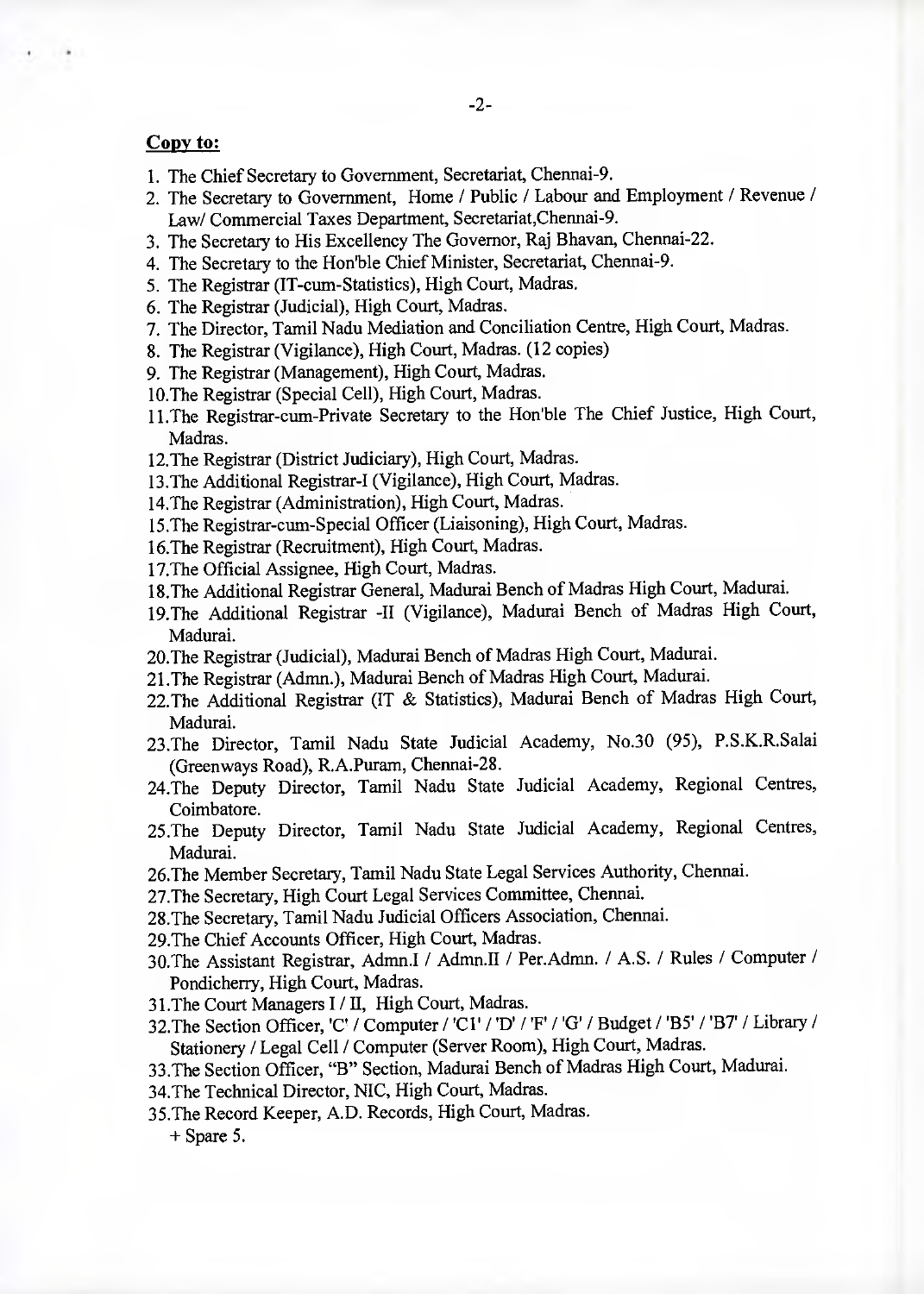R.O.C.No.32180/2018-Con.B2



## OFFICIAL MEMORANDUM

Sub: Courts and Judges — Civil Judges — Transfer and postings - Notification issued - Joining instructions — Issued.

Ref: High Court's Notification No.  $111/2018$ , dated: $26.06.2018$ .

Thin. G.Christian, Judicial Magistrate No.I, Chengalpattu, who has been transferred and posted as Judicial Magistrate No.III, Nagercoil, is required to hand over charge of his present post to the Judicial Magistrate No.II, Chengalpattu, on 26.06.2018 A.N., and assume charge of the new post of Judicial Magistrate No.III , Nagercoil, within the joining time prescribed under relevant Rules.

The Judicial Magistrate No.II, Chengalpattu, is required to hold full additional charge of the post of Judicial Magistrate No.I, Chengalpattu, until further orders.

Thiru. N.Sultan Aribeen, Judicial Magistrate, Alanthur, who has been transferred and posted as Judicial Magistrate No.I, Krishnagiri, is required to hand over charge of his present post to the Judicial Magistrate, Fast Track Court at Magisterial Level, Alanthur, on 26.06.2018 A.N., and assume charge of the new post of Judicial Magistrate No.I, Krishnagiri, within the joining time prescribed under relevant Rules.

The Judicial Magistrate, Fast Track Court at Magisterial Level, Alanthur, is required to hold full additional charge of the post of Judicial Magistrate, Alanthur, until successor takes charge of the said post.